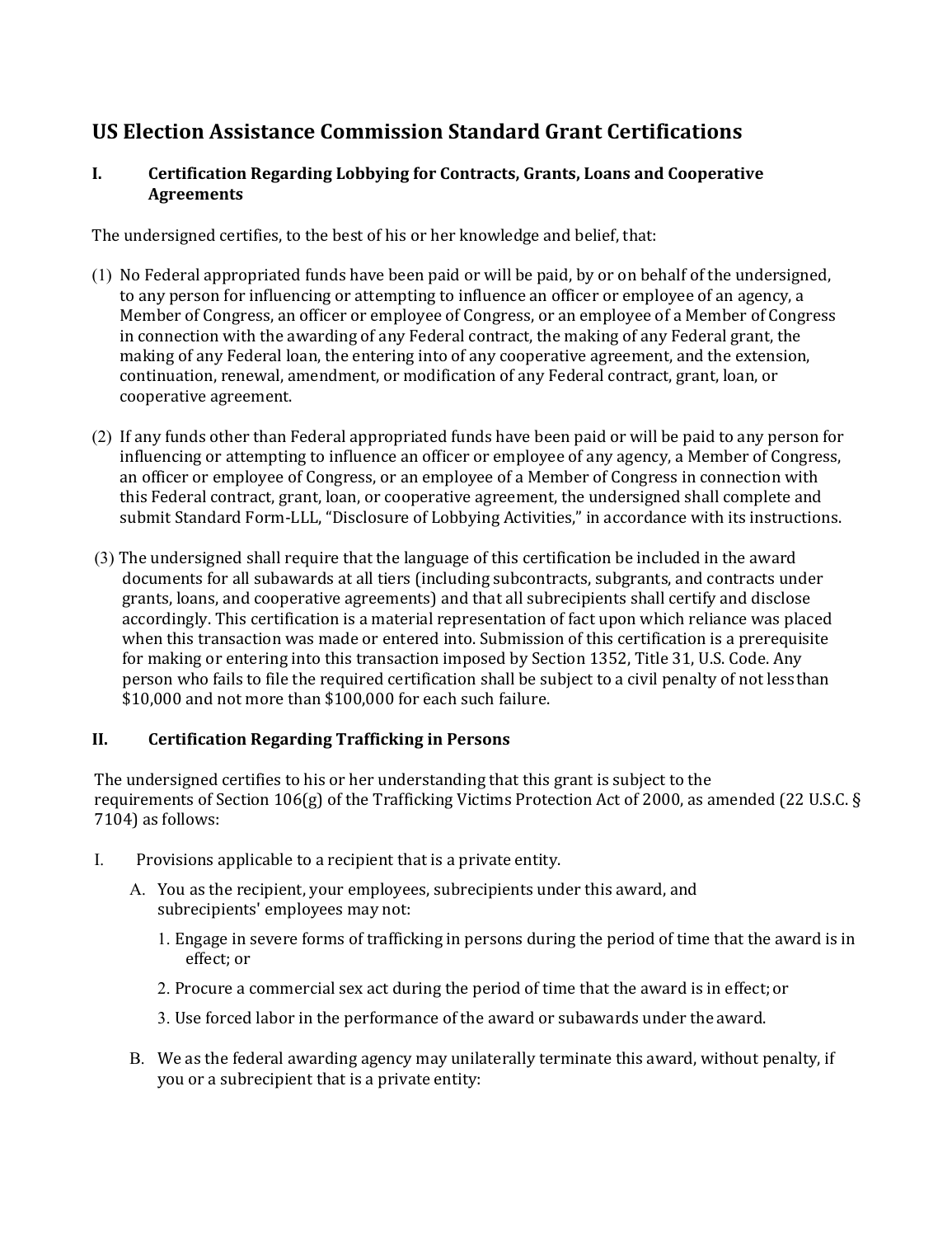- 1. Violates a prohibition in paragraph A of this award term; or
- 2. Has an employee who violates a prohibition in paragraph A of this award termthrough conduct that is either:
	- a.Associated with performance under this award; or
	- b. Imputed to you or the subrecipient using the standards and due process for imputing the conduct of an individual to an organization that are provided in 2 CFR Part 180, "OMB guidelines to Agencies on Government-wide Debarment and Suspension (Nonprocurement)".
- II. Provisions applicable to a recipient other than a private entity. We as the Federal awarding agency may unilaterally terminate this award, without penalty, if a subrecipient that is not a private entity–
	- A. Is determined to have violated an applicable prohibition of paragraph I.A of this awardterm; or
	- B. Has an employee who is determined by the agency official authorized to terminate the award to have violated an applicable prohibition in paragraph I.A of this award term through conduct that is –
		- 1. Associated with performance under this award; or
		- 2. Imputed to you using the standards and due process for imputing conduct of an individual to an organization that are provided in 2 CFR Part 180, "OMB 12 Guidelines to Agencies on Government-wide Debarment and Suspension (Nonprocurement)," as implemented by our agency at 2 CFR Part 2200.
- III. Provisions applicable to any recipient.
	- A. You must inform us immediately of any information you receive from any source alleging a violation of a prohibition in paragraph I A of this award term.
	- B. Our right to terminate unilaterally that is described in paragraph (1) and (2) of thissection:
		- 1. Implements section 106(g) of the Trafficking Victims Protection Act of 2000 (TVPA), as amended (22 U.S.C. 7104(g)), and
		- 2. Is in addition to all other remedies for noncompliance that are available to us under this award.
	- C. You must include the requirements of paragraph I A of this award term in any subaward you make to a private entity.
- IV. Definitions. For purposes of this award term:
	- A. "Employee" means either:
		- 1. An individual employed by you or a subrecipient who is engaged in the performance of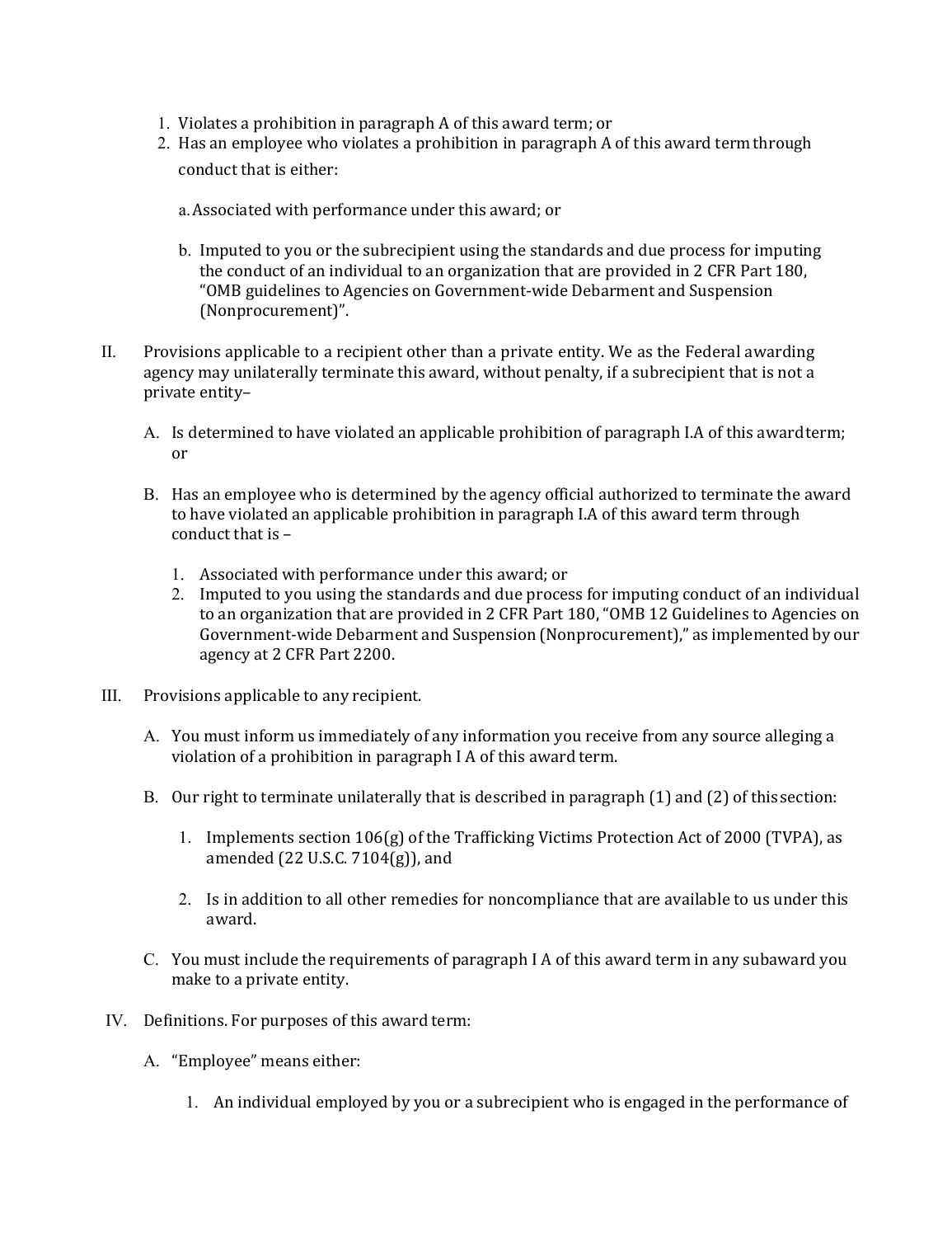the project or program under this award; or

- 2. Another person engaged in the performance of the project or program under this award and not compensated by you including, but not limited to, a volunteer or individual whose service are contributed by a third party as an in-kind contribution toward cost sharing or matching requirements.
- B. "Forced labor" means labor obtained by any of the following methods: the recruitment, harboring, transportation, provision, or obtaining of a person for labor or services, through the use of force, fraud, or coercion for the purpose of subjection to involuntary servitude, peonage, debt bondage, or slavery.
	- C. "Private entity":
	- 1. Means any entity other than a State, local government, Indian tribe, or foreign public entity, as those terms are defined in 2 CFR §175.25.
		- 2. Includes:
		- a. A nonprofit organization, including any non-profit institution of higher education, hospital, or tribal organization other than one included in the definition of Indian tribe at 2 CFR § 175.25(b).
		- b. A for-profit organization. d. "Severe forms of trafficking in persons," "commercial sex act," and "coercion" have the meanings given at section 103 of the TVPA, as amended (22 U.S.C. § 7102)

## **III. Certification Regarding the FY19 National Defense Authorization Act (NDAA) Section 889 and subsequent regulation 2 CRF §200.216**

The undersigned certifies, to the best of his or her knowledge and belief, that:

The prohibited telecommunications equipment is telecommunications equipment produced by Huawei Technologies Company or ZTE Corporation (or any subsidiary or affiliate of such entities). Additionally, video surveillance and telecommunications equipment produced by Hytera Communications Corporation, Hangzhou Hikvision Digital Technology Company, or Dahua Technology Company (or any subsidiary or affiliate of such entities) that is used for the purpose of public safety, security of 16 government facilities, physical security surveillance of critical infrastructure, and other national security purposes is covered equipment under Section 889.

## **IV. Certification Regarding the Whistleblower Protection Act**

The undersigned certifies, to the best of his or her knowledge and belief, that:

This award and employees working on this award will be subject to the whistleblower rights and remedies within established 41 U.S.C. 4712 by section 828 of the National Defense Authorization Act for Fiscal Year 2013 (Pub. L. 112-239) as found here[: https://www.law.cornell.edu/uscode/text/41/4712](https://www.law.cornell.edu/uscode/text/41/4712) 

An employee of a contractor, subcontractor, grantee, or subgrantee or personal services contractor may not be discharged, demoted, or otherwise discriminated against as a reprisal for disclosing to a person or body described in paragraph (2) information that the employee reasonably believes is evidence of gross